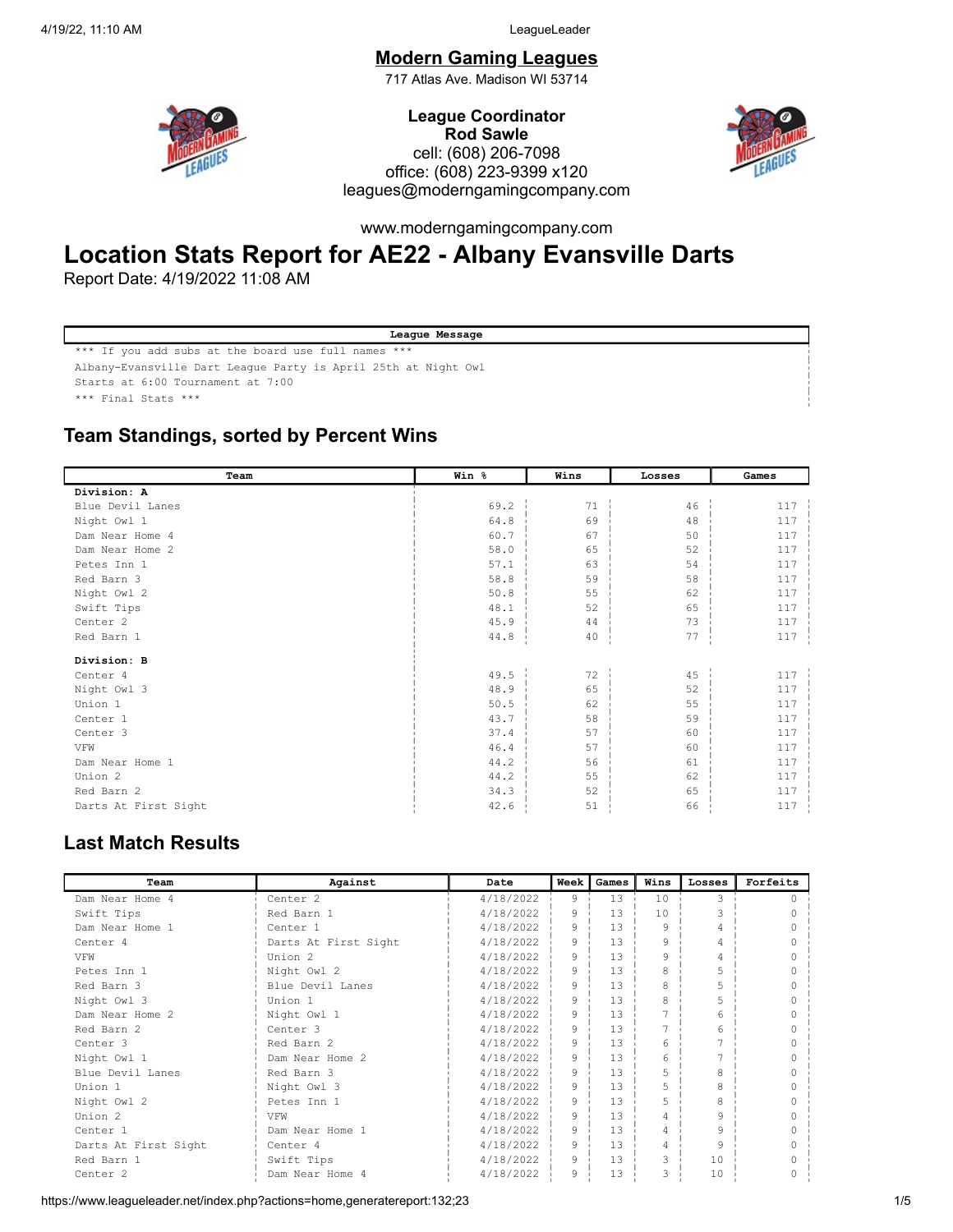#### Most Improved Players for week 9, Division A, All X01 games:

| Plaver             | Team            | Previous PPD | PPD.  | PPD Improvement |
|--------------------|-----------------|--------------|-------|-----------------|
| Katherine Vetterli | Swift Tips      | 14.33        | 14.52 | 0.19            |
| Joe Slye           | Petes Inn 1     | 20.24        | 20.38 | 0.14            |
| Nick Larson        | Dam Near Home 2 | 18.39        | 18.53 | 0.14            |
| Timmy Porter       | Dam Near Home 2 | 19.74        | 19.82 | 0.08            |
| Sean Ready         | Red Barn 3      | 20.25        | 20.32 | 0.07            |

## Division A, All X01 games, sorted by PPD:

| Rank           | Player                         | Team                                | PPD            | Gam            | Win            | <b>HAT</b>               | LTN            | <b>HTN</b>     | 6DO              | 7DO            | 8DO                            | 9 <sub>D</sub> o              | 4RO               |              | HstOut HstTon |
|----------------|--------------------------------|-------------------------------------|----------------|----------------|----------------|--------------------------|----------------|----------------|------------------|----------------|--------------------------------|-------------------------------|-------------------|--------------|---------------|
| $\mathbf{1}$   | Dan Ruff                       | Petes Inn 1                         | 26.99          | 28             | 13             | 5                        | 25             | $\overline{c}$ | $\overline{c}$   | $\circ$        | $\circ$                        | $\circ$                       | 6                 | 151          | 151           |
| $\overline{2}$ | Brad Schumann                  | Dam Near Home 2                     | 26.62          | 7              | $\overline{4}$ | $\sqrt{2}$               | $\sqrt{4}$     | $\circ$        | $\circ$          | $\circ$        | $\circ$                        | $\mathbf 0$                   | 3                 | 131          | 150           |
| 3              | Brad Schumann                  | Dam Near Home 4                     | 26.37          | 196            | 106            | 34                       | 196            | $\,1\,$        | $\circ$          | 3              | 12                             | 19                            | 40                | 170          | 170           |
| 4              | Alex Lenzer                    | Blue Devil Lanes                    | 26.34          | 182            | 91             | 38                       | 162            | 6              | 3                | $\overline{c}$ | 11                             | 14                            | 35                | 168          | 168           |
| 5              | Nate Lecy                      | Red Barn 3                          | 24.89          | 132            | 49             | 15                       | 116            | 0              | $\mathbf 0$      | 0              | 6                              | 5                             | 23                | 131          | 150           |
| 6              | Andy Richardson                | Swift Tips                          | 23.30          | 14             | 5              | 3                        | 10             | $\mathbf 0$    | $\mathbf 0$      | 0              | 0                              | $\mathbf{1}$                  | $\circ$           | 138          | 150           |
| 7              | Mike Elmer                     | Blue Devil Lanes                    | 23.25          | 189            | 76             | 28                       | 130            | 0              | $\mathbf 0$      | 2              | 3                              | 11                            | 29                | 134          | 150           |
| 8              | Todd McBroom                   | Night Owl 1                         | 23.13          | 189            | 79             | 14                       | 145            | $\Omega$       | $\Omega$         | 1              | 5                              | 10                            | 35                | 141          | 150           |
| 9              | Aaron Lucht                    | Petes Inn 1                         | 22.25          | 161            | 45             | 10                       | 96             | $\circ$        | 1                | 1              | 0                              | 6                             | 14                | 126          | 150           |
| 10             | Dave Maier                     | Red Barn 3                          | 21.50          | 202            | 77             | 20                       | 119            | $\circ$        | $\mathbf{1}$     | 0              | 7                              | 3                             | 24                | 134          | 150           |
| 11             | Cole Maybee                    | Night Owl 1                         | 20.40          | 7              | 0              | $\mathbf{0}$             | 6              | $\circ$        | $\mathbf 0$      | 0              | 0                              | $\circ$                       | $\circ$           | $\mathbf{0}$ | 119           |
| 12             | Joe Slye                       | Petes Inn 1                         | 20.38          | 189            | 52             | 11                       | 97             | $\circ$        | $\mathbf 0$      | $\mathbf{1}$   | $\mathbf{1}$                   | $\overline{c}$                | 24                | 130          | 150           |
| 13             | Sean Ready                     | Red Barn 3                          | 20.32          | 76             | 17             | 7                        | 37             | 0              | $\mathbf 0$      | $\Omega$       | 0                              | $\mathbf{1}$                  | 6                 | 86           | 150           |
| 14             | Troy Teubert                   | Night Owl 1                         | 19.85          | 196            | 72             | 9                        | 97             | 0              | $1\,$            | $\mathbf 1$    | $\mathbf{1}$                   | 5                             | 23                | 117          | 150           |
| 15             | Matt Matson                    | Center <sub>2</sub>                 | 19.85          | 196            | 79             | 10                       | 119            | $\mathbf{1}$   | $\mathbf{1}$     | 1              | $\mathbf{1}$                   | 3                             | 23                | 154          | 154           |
| 16             | Timmy Porter                   | Dam Near Home 2                     | 19.82          | 195            | 71             | 7                        | 111            | 0              | $\mathbf 0$      | $\Omega$       | 3                              | $1\,$                         | 26                | 150          | 150           |
| 17<br>18       | Andrew Elmer<br>Matt Severance | Blue Devil Lanes<br>Dam Near Home 2 | 19.66<br>19.47 | 196<br>160     | 44<br>34       | 12<br>8                  | 90<br>71       | $\Omega$<br>0  | $\mathbf 0$<br>0 | 1<br>0         | $\overline{c}$<br>$\mathbf{1}$ | $\overline{c}$<br>$\mathbf 1$ | 16<br>7           | 145<br>105   | 150<br>150    |
| 19             | Bill Karls                     |                                     |                | 175            | 44             | $\overline{4}$           | 85             | $\mathbf 0$    | 0                | 0              | 0                              | $\mathbf 1$                   | 10                | 120          | 150           |
| 20             | Bob Vredeveld                  | Swift Tips<br>Swift Tips            | 19.15<br>19.14 | 182            | 61             | 10                       | 90             | $\circ$        | $\circ$          | 0              | 0                              | 3                             | 15                | 106          | 150           |
| 21             | Mike McCallum                  | Red Barn 3                          | 19.01          | 112            | 29             | 7                        | 53             | $\circ$        | $\mathbf 0$      | 0              | $\mathbf 0$                    | $\mathbf 0$                   | 10                | 99           | 150           |
| 22             | Chris Brigham                  | Petes Inn 1                         | 18.84          | 7              | 2              | $\mathbf{0}$             | 3              | $\mathbf 0$    | $\mathbf 0$      | $\Omega$       | $\mathbf 0$                    | $\mathbf 0$                   | $\circ$           | 26           | 114           |
| 23             | Troy Hinkel                    | Night Owl 2                         | 18.77          | 182            | 63             | 11                       | 80             | 0              | $\mathbf 0$      | 0              | $1\,$                          | 6                             | 18                | 150          | 150           |
| 24             | Nick Larson                    | Dam Near Home 2                     | 18.53          | 153            | 32             | 6                        | 58             | 0              | $\mathbf 0$      | 1              | $\mathbf{1}$                   | $\overline{c}$                | 6                 | 84           | 150           |
| 25             | Chris Grau                     | Dam Near Home 4                     | 18.35          | 182            | 51             | 7                        | 74             | 0              | $\mathbf 0$      | 0              | $\overline{c}$                 | $\overline{4}$                | 9                 | 110          | 150           |
| 26             | Eric Goodspeed                 | Petes Inn 1                         | 18.12          | 189            | 49             | $\mathbf{1}$             | 73             | $\mathbf{1}$   | $\mathbf 1$      | 1              | $1\,$                          | $\overline{4}$                | 10                | 154          | 154           |
| 27             | Karl Trawicki                  | Red Barn 1                          | 18.06          | 189            | 55             | 5                        | 79             | $\mathbf{1}$   | $\mathbf 0$      | 0              | $\overline{c}$                 | 4                             | 11                | 144          | 151           |
| 28             | John Schlimgen                 | Night Owl 1                         | 17.99          | 196            | 43             | 7                        | 70             | $\circ$        | $\circ$          | 0              | 0                              | 3                             | 11                | 110          | 150           |
| 29             | Tom Mitchel                    | Dam Near Home 4                     | 17.90          | 98             | 24             | $\overline{c}$           | 35             | $\circ$        | $\circ$          | 1              | 0                              | $1\,$                         | 6                 | 124          | 150           |
| 30             | Royce Kurtz                    | Petes Inn 1                         | 17.90          | 14             | 3              | $\mathbf 0$              | 7              | $\circ$        | $\mathbf 0$      | 0              | $\mathbf 0$                    | $\mathbf 0$                   | $\mathbf{1}$      | 59           | 118           |
| 31             | Colt Petrash                   | Red Barn 3                          | 17.82          | 84             | 19             | $\overline{c}$           | 33             | $\circ$        | $\mathbf 0$      | $\Omega$       | $\mathbf 0$                    | $\overline{c}$                | 3                 | 109          | 150           |
| 32             | Kate Vredeveld                 | Swift Tips                          | 17.71          | 175            | 39             | 4                        | 60             | 0              | $\mathbf 0$      | 0              | $\mathbf 0$                    | $\mathbf 0$                   | 8                 | 94           | 150           |
| 33             | Sam Willing                    | Dam Near Home 2                     | 17.67          | 7              | $\mathbf{2}$   | 0                        | 4              | $\mathbf 0$    | 0                | $\Omega$       | $\mathbf 0$                    | $\mathbf 0$                   | $\circ$           | 38           | 119           |
| 34             | Thomas Phallen                 | Red Barn 1                          | 17.54          | 49             | 13             | 0                        | 11             | 0              | $\mathbf 0$      | $\Omega$       | 0                              | 0                             | 3                 | 86           | 146           |
| 35             | Mike Schwartz                  | Swift Tips                          | 17.42          | 7              | $\mathbf{1}$   | 0                        | $\overline{c}$ | 0              | 0                | O              | $\mathbf 0$                    | 0                             | $\Omega$          | 32           | 120           |
| 36             | Ryon McCoy                     | Red Barn 1                          | 17.40          | 182            | 30             | 9                        | 45             | 0              | 0                | 0              | $\overline{c}$                 | 0                             | 9                 | 94           | 150           |
| 37             | Brad Harder                    | Petes Inn 1                         | 17.31          | 42             | 10             | 0                        | 10             | $\Omega$       | 0                | O              | $\mathbf 0$                    | $\mathbf{1}$                  | $\overline{4}$    | 103          | 126           |
| 38             | Lance Hulbert                  | Blue Devil Lanes                    | 17.28          | 112            | 31             | 4                        | 39             | $\mathbf 0$    | $\circ$          | 0              | $\mathbf{1}$                   | $\overline{4}$                | 6                 | 116          | 150           |
| 39             | Jesse Scott                    | Night Owl 2                         | 17.21          | 182            | 38             | $\overline{c}$           | 48             | $\overline{c}$ | $\circ$          | 1              | 0                              | $\mathbf{1}$                  | 9                 | 119          | 160           |
| 40             | Tim Porter                     | Dam Near Home 2                     | 17.01          | 202            | 41             | $\mathbf{1}$             | 52             | $\circ$        | $\mathbf 0$      | 0              | $\mathbf{1}$                   | $\mathbf 0$                   | 14                | 93           | 150           |
| 41             | Darrell Larson                 | Dam Near Home 2                     | 16.93          | 84             | 19             | $\mathbf 0$              | 32             | $\circ$        | $\mathbf 0$      | $\Omega$       | 0                              | $\overline{c}$                | 6                 | 120          | 120           |
| 42             | Eldon Anderson                 | Night Owl 1                         | 16.84          | 196            | 41             | $\overline{c}$           | 62             | $\circ$        | $\mathbf 0$      | $\Omega$       | $\mathbf{1}$                   | $\mathbf 0$                   | 12                | 103          | 150           |
| 43             | Al Harris                      | Night Owl 2                         | 16.59          | 196            | 46             | 3                        | 52             | 0              | 0                | 0              | $\mathbf{1}$                   | $\mathbf 1$                   | 8                 | 113          | 150           |
| 44             | Jay Kirschbaum                 | Dam Near Home 4                     | 16.55          | 175            | 23             | $\overline{c}$           | 37             | $\mathbf 0$    | 0                | 0              | 0                              | $\mathbf{1}$                  | 5                 | 98           | 150           |
| 45             | Brandon Harder                 | Petes Inn 1                         | 16.40          | 154            | 34<br>$\Omega$ | $\overline{c}$           | 41             | 0<br>$\Omega$  | 0                | 0<br>O         | $\mathbf{1}$                   | 0<br>$\Omega$                 | 13<br>$\Omega$    | 110          | 150           |
| 46<br>47       | Devan Kline                    | Night Owl 2                         | 16.36          | 7<br>7         | $\mathbf{1}$   | $\mathbf{1}$<br>$\Omega$ | $\circ$        | 0              | 0<br>0           | 0              | $\mathbf 0$<br>0               | $\Omega$                      |                   | $\mathbf 0$  | 150<br>105    |
| 48             | Reggie Ebner                   | Swift Tips<br>Red Barn 1            | 16.20<br>16.20 | 14             | 6              | 0                        | 1<br>5         | $\circ$        | $\mathbb O$      | 0              | 0                              | $\circ$                       | 1<br>$\mathbf{1}$ | 105<br>83    | 118           |
| 49             | Trent McCoy<br>Doug McCallum   | Dam Near Home 4                     | 15.96          | 77             | 9              | 0                        | 21             | $\circ$        | $\circ$          | $\circ$        | $\circ$                        | $\circ$                       | 3                 | 79           | 133           |
| 50             | Kent Myhre                     | Blue Devil Lanes                    | 15.91          | 84             | 9              | $1\,$                    | 13             | $\circ$        | $\circ$          | $\mathbf 0$    | $\circ$                        | $\mathbf 0$                   | $\mathbf{1}$      | 100          | 150           |
| 51             | Dan Wienke                     | Red Barn 1                          | 15.85          | 77             | 14             | $\Omega$                 | 20             | $\circ$        | $\circ$          | $\Omega$       | $\mathbf 0$                    | $\Omega$                      | 3                 | 140          | 140           |
| 52             | Devin Blumer                   | Center <sub>2</sub>                 | 15.84          | 182            | 41             | $\overline{c}$           | 44             | $\circ$        | $\circ$          | 0              | $\mathbf{1}$                   | 3                             | 8                 | 112          | 150           |
| 53             | Brandon Jenson                 | Red Barn 1                          | 15.82          | $\overline{7}$ | $\mathbf{1}$   | $\Omega$                 | $\circ$        | $\circ$        | $\Omega$         | $\Omega$       | $\circ$                        | $\Omega$                      | $\Omega$          | 57           | $\circ$       |
| 54             | AJ Ross                        | Blue Devil Lanes                    | 15.76          | 7              | $\circ$        | $\Omega$                 | $\circ$        | $\mathbf 0$    | $\circ$          | $\Omega$       | $\circ$                        | $\Omega$                      | $\Omega$          | $\circ$      | $\circ$       |
| 55             | Kari Phillips                  | Swift Tips                          | 15.64          | 21             | 3              | $\overline{c}$           | 3              | $\Omega$       | $\Omega$         | $\Omega$       | $\Omega$                       | $\Omega$                      | $\mathbf{1}$      | 45           | 150           |
| 56             | Theo Kramer                    | Blue Devil Lanes                    | 15.52          | 14             | $\Omega$       | $\Omega$                 | $\mathbf{1}$   | $\circ$        | $\circ$          | $\Omega$       | $\Omega$                       | $\Omega$                      | $\Omega$          | $\Omega$     | 100           |
| 57             | Pam Tourdot                    | Swift Tips                          | 15.50          | 119            | 13             | $\mathbf{1}$             | 13             | $\circ$        | $\Omega$         | $\Omega$       | $\mathbf{1}$                   | $\Omega$                      | 3                 | 99           | 150           |
| 58             | Ryan Armstrong                 | Night Owl 2                         | 15.47          | 182            | 34             | $\overline{c}$           | 34             | $\mathbf{1}$   | $\circ$          | $\Omega$       | $\circ$                        | $\overline{c}$                | 6                 | 130          | 154           |
| 59             | Travis Trawicki                | Red Barn 1                          | 15.24          | 112            | 17             | $\mathbf{1}$             | 20             | $\circ$        | $\circ$          | $\Omega$       | $\mathbf 0$                    | $\overline{c}$                | $\overline{4}$    | 117          | 150           |
| 60             | Kalee Kauk                     | Center <sub>2</sub>                 | 15.22          | 7              | $\circ$        | $\Omega$                 | $\mathbf{1}$   | $\circ$        | $\circ$          | $\Omega$       | $\mathbf 0$                    | $\Omega$                      | $\Omega$          | $\circ$      | 108           |
| 61             | Jade Green                     | Center <sub>2</sub>                 | 15.15          | 70             | 12             | $\circ$                  | 13             | $\circ$        | $\circ$          | $\Omega$       | $\circ$                        | $\Omega$                      | $\mathbf{1}$      | 59           | 117           |
| 62             | Mitch Kauk                     | Center <sub>2</sub>                 | 15.13          | 42             | $\mathbf{2}$   | 0                        | $\overline{7}$ | 0              | $\circ$          | 0              | $\mathbb O$                    | $\mathbf 0$                   | $\circ$           | 59           | 114           |
| 63             | Ashley Janes                   | Red Barn 1                          | 15.04          | 133            | 26             | 3                        | 24             | 0              | $\mathbb O$      | $\circ$        | $\mathbb O$                    | $\overline{c}$                | $\circ$           | 120          | 150           |

https://www.leagueleader.net/index.php?actions=home,generatereport:132;23 2/5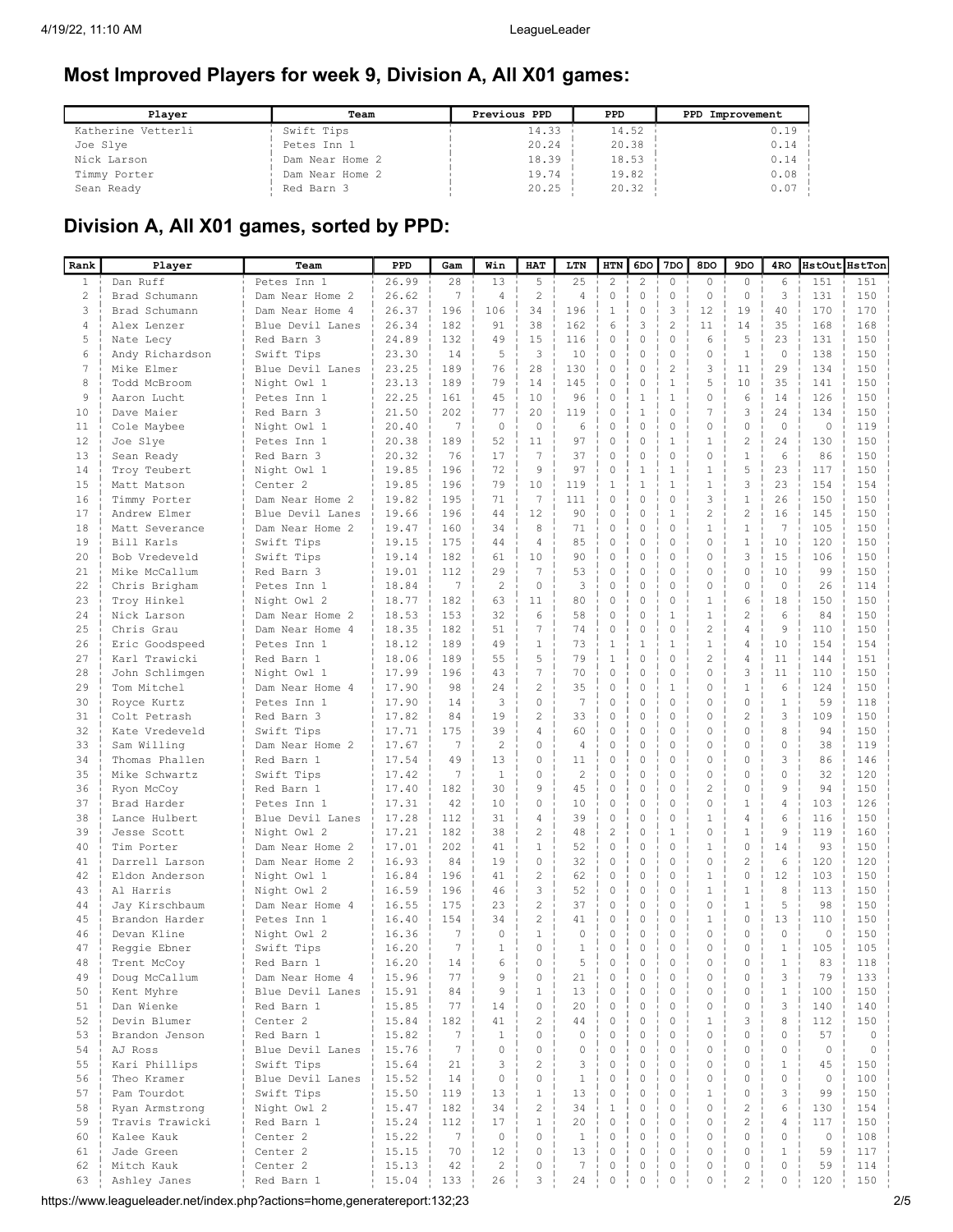4/19/22, 11:10 AM LeagueLeader

| Rank | Player             | Team                | PPD   | Gam | Win | <b>HAT</b> | LTN | <b>HTN</b> | 6DO I | 7DO | 8DO      | 9DO | 4RO | <b>HstOut HstTon</b> |     |
|------|--------------------|---------------------|-------|-----|-----|------------|-----|------------|-------|-----|----------|-----|-----|----------------------|-----|
| 64   | Emery Backman      | Dam Near Home 4     | 14.93 | 35  |     |            |     |            |       |     | $\Omega$ |     |     | 62                   | 127 |
| 65   | Julie Maier        | Red Barn 3          | 14.58 | 202 | 18  |            | 22  |            |       |     |          |     |     | 79                   | 150 |
| 66   | Katherine Vetterli | Swift Tips          | 14.52 | 84  |     |            | 13  |            |       |     |          |     |     | 128                  | 140 |
| 67   | Kenny Dienberg     | Night Owl 2         | 14.52 | 21  |     |            |     |            |       |     |          |     |     |                      | 150 |
| 68   | Dawn Schumann      | Dam Near Home 4     | 14.31 | 21  |     |            |     |            |       |     |          |     |     | 68                   | 115 |
| 69   | Logan Webb         | Center <sub>2</sub> | 14.15 | 91  |     |            | 12  |            |       |     |          |     |     | 74                   | 150 |
| 70   | Cole Maybee        | Night Owl 2         | 13.86 |     |     |            |     |            |       |     |          |     |     |                      | 106 |
| 71   | Ryan Purkapile     | Red Barn 1          | 13.71 | 21  |     |            |     |            |       |     |          |     |     | 23                   | 113 |
| 72   | Renee Asmann       | Center <sub>2</sub> | 13.51 | 196 | 15  |            | 14  |            |       |     |          |     |     | 82                   | 140 |
|      | Breanna Henninger  | Night Owl 2         | 12.48 |     |     |            |     |            |       |     |          |     |     |                      |     |

## Most Improved Players for week 9, Division B, All X01 games:

| Player            | Team                | Previous PPD | PPD.  | PPD Improvement |
|-------------------|---------------------|--------------|-------|-----------------|
| Rick Hartwig      | Center <sub>1</sub> | 14.60        | 14.82 | 0.22            |
| Tyler Van Dusen   | Center 4            | 15.40        | 15.50 | 0.10            |
| Connor Baum       | Night Owl 3         | 14.39        | 14.48 | 0.09            |
| Wes McNaught      | Center <sub>3</sub> | 13.88        | 13.97 | 0.09            |
| Amy Jo Von Behren | Dam Near Home 1     | 17.76        | 17.84 | 0.08            |

## Division B, All X01 games, sorted by PPD:

| Rank                  | Player             | Team                 | PPD   | Gam | Win            | <b>HAT</b>               | LTN            | <b>HTN</b>   | 6DO         | 7DO         | 8DO            | 9DO          | 4RO            |          | HstOut HstTon |
|-----------------------|--------------------|----------------------|-------|-----|----------------|--------------------------|----------------|--------------|-------------|-------------|----------------|--------------|----------------|----------|---------------|
| $\mathbf{1}$          | Chad Koenecke      | Center <sub>3</sub>  | 19.94 | 7   | 3              | $\circ$                  | 2              | $\circ$      | $\circ$     | $\circ$     | $\circ$        | $\circ$      | $\mathbf{1}$   | 86       | 140           |
| $\mathbf{2}^{\prime}$ | Jay Eithun         | Night Owl 3          | 18.83 | 154 | 54             | 7                        | 80             | $\mathbf 0$  | $\mathbf 0$ | $\mathbf 0$ | $\overline{c}$ | $\mathbf 0$  | 11             | 116      | 150           |
| 3                     | Andrew McNaught    | Center <sub>3</sub>  | 18.32 | 7   | $\overline{c}$ | $\circ$                  | $\overline{c}$ | $\mathbf 0$  | $\mathbf 0$ | $\mathbf 0$ | $\mathbf 0$    | $\circ$      | $\circ$        | 65       | 103           |
| 4                     | Connor Trow        | Center <sub>4</sub>  | 18.03 | 189 | 63             | 6                        | 76             | $\mathbf 0$  | 0           | $\mathbf 1$ | $\mathbf 1$    | 3            | 14             | 128      | 150           |
| 5                     | Amy Jo Von Behren  | Dam Near Home 1      | 17.84 | 196 | 66             | 4                        | 74             | $\mathbf 0$  | $\mathbf 0$ | $\mathbf 0$ | $\mathbf{1}$   | $\mathbf 0$  | 12             | 111      | 150           |
| 6                     | Preston Eitland    | Darts At First Sight | 17.81 | 196 | 58             | 3                        | 85             | $\mathbf 0$  | $\Omega$    | $\mathbf 0$ | $\mathbf{1}$   | $\mathbf{1}$ | 13             | 126      | 150           |
| 7                     | Trevor Mueller     | Center <sub>4</sub>  | 17.60 | 14  | 5              | $1\,$                    | 8              | $\circ$      | $\mathbf 0$ | $\circ$     | $\circ$        | $\circ$      | $\mathbf{1}$   | 84       | 150           |
| 8                     | Dakota Ringhand    | Union 1              | 17.36 | 182 | 49             | 3                        | 79             | $\mathbf 0$  | $\mathbf 0$ | $\circ$     | $\mathbf 0$    | $\circ$      | 10             | 116      | 150           |
| 9                     | Wally Zimmerman    | Center 1             | 17.22 | 189 | 54             | $\overline{\phantom{a}}$ | 68             | $\mathbf 0$  | $\mathbf 0$ | $\mathbf 0$ | $\mathbf 0$    | $\mathbf{1}$ | 6              | 111      | 150           |
| 10                    | Don Zhe            | VFW                  | 17.15 | 140 | 45             | 3                        | 51             | $1\,$        | $\mathbf 0$ | $\mathbf 0$ | 1              | $\mathbf{1}$ | 5              | 157      | 157           |
| 11                    | Justin Grosz       | Darts At First Sight | 17.07 | 49  | 14             | $\mathbf{1}$             | 18             | $1\,$        | $\mathbf 0$ | $\circ$     | $1\,$          | $\circ$      | 3              | 132      | 160           |
| 12                    | Cole Maybee        | Night Owl 3          | 17.05 | 70  | 20             | $1\,$                    | 23             | $\circ$      | $\mathbf 0$ | $\circ$     | $\mathbf 0$    | $\mathbf{1}$ | 4              | 106      | 150           |
| 13                    | Buzz McNaught      | Center 3             | 16.56 | 63  | 16             | $1\,$                    | 19             | $\Omega$     | $\Omega$    | $\Omega$    | $\Omega$       | $\Omega$     | $\mathbf{1}$   | 105      | 150           |
| 14                    | Cody Meyer         | Union 1              | 16.50 | 154 | 52             | 3                        | 47             | $\circ$      | $\Omega$    | $\Omega$    | $\Omega$       | $\Omega$     | 8              | 89       | 150           |
| 15                    | Dan Milz           | Union 1              | 16.37 | 133 | 24             | $\mathbf{1}$             | 35             | $\Omega$     | $\Omega$    | $\Omega$    | $\Omega$       | $\Omega$     | $\overline{7}$ | 123      | 150           |
| 16                    | Mike Belmontes     | Union 2              | 16.11 | 7   | $\Omega$       | 0                        | $\overline{4}$ | $\Omega$     | $\Omega$    | $\Omega$    | $\Omega$       | $\Omega$     | $\Omega$       | $\Omega$ | 134           |
| 17                    | Hap Sperry         | VFW                  | 16.07 | 140 | 41             | 3                        | 40             | $\Omega$     | $\Omega$    | $\Omega$    | $\mathbf{1}$   | $\Omega$     | $\overline{7}$ | 105      | 150           |
| 18                    | Travis Trumpy      | Union 2              | 16.02 | 182 | 43             | $\mathbf{1}$             | 50             | $\mathbf 0$  | $\Omega$    | $\Omega$    | $\mathbf{1}$   | $\Omega$     | 6              | 113      | 150           |
| 19                    | Stump Richards     | Center <sub>1</sub>  | 15.81 | 56  | 11             | $\mathbf 0$              | 9              | $\Omega$     | $\Omega$    | $\Omega$    | $\mathbf{1}$   | $\Omega$     | 0              | 102      | 123           |
| 20                    | Jeremy Barnett     | Darts At First Sight | 15.80 | 196 | 34             | $\mathbf{1}$             | 45             | $\mathbf{1}$ | $\Omega$    | $\Omega$    | $\Omega$       | $\mathbf{1}$ | 6              | 121      | 152           |
| 21                    | Dawn Schumann      | Dam Near Home 1      | 15.70 | 14  | $\overline{4}$ | $\Omega$                 | $\overline{c}$ | $\mathbf{1}$ | $\mathbf 0$ | $\Omega$    | $\Omega$       | $\Omega$     | $\Omega$       | 84       | 164           |
| 22                    | Jeff Eithun        | Night Owl 3          | 15.63 | 154 | 40             | $\mathbf 0$              | 44             | $\Omega$     | $\Omega$    | $\Omega$    | $\mathbf 0$    | $\Omega$     | 3              | 85       | 122           |
| 23                    | Tyler Van Dusen    | Center <sub>4</sub>  | 15.50 | 182 | 37             | 4                        | 42             | $\Omega$     | $\Omega$    | $\Omega$    | $\mathbf{1}$   | $\mathbf{1}$ | 6              | 97       | 150           |
| 24                    | Jacob Elmer        | Center <sub>4</sub>  | 15.48 | 133 | 33             | $\mathbf{1}$             | 28             | $\Omega$     | $\Omega$    | $\Omega$    | $\Omega$       | $\Omega$     | $\overline{2}$ | 94       | 150           |
| 25                    | Mike Josephson     | Center <sub>1</sub>  | 15.43 | 182 | 44             | $\mathbf{1}$             | 43             | $\mathbf 0$  | $\Omega$    | $\mathbf 0$ | $\mathbf{1}$   | $\Omega$     | 4              | 132      | 150           |
| 26                    | Jessica Trumpy     | Union 2              | 15.39 | 189 | 43             | $\mathbf{1}$             | 38             | $\mathbf 0$  | $\mathbf 0$ | $\Omega$    | $\Omega$       | $\mathbf{1}$ | 7              | 114      | 150           |
| 27                    | Harvey McNaught    | Center <sub>3</sub>  | 15.38 | 189 | 44             | $\mathbf{1}$             | 41             | $\mathbf 0$  | $\Omega$    | $\Omega$    | $\Omega$       | $\mathbf{1}$ | $\overline{c}$ | 103      | 150           |
| 28                    | Scott Daniel       | Union 2              | 15.29 | 168 | 42             | $\mathbf{1}$             | 34             | 3            | $\mathbf 0$ | $\mathbf 0$ | $\Omega$       | $\Omega$     | 3              | 75       | 170           |
| 29                    | Joey McNaught      | Center <sub>4</sub>  | 15.15 | 14  | $\mathbf{1}$   | $\mathbf 0$              | 3              | $\mathbf 0$  | $\Omega$    | $\Omega$    | $\mathbf 0$    | $\Omega$     | 0              | 97       | 105           |
| 30                    | Hayden Milz        | Union 1              | 15.15 | 84  | 17             | 0                        | 14             | $\mathbf 0$  | $\Omega$    | $\Omega$    | $\Omega$       | $\Omega$     | $\overline{c}$ | 80       | 146           |
| 31                    | Lipper Dunphy      | Union 1              | 15.04 | 7   | $\mathbf{1}$   | $\Omega$                 | $\Omega$       | $\Omega$     | $\Omega$    | $\Omega$    | $\Omega$       | $\Omega$     | $\Omega$       | 6        | $\mathbf 0$   |
| 32                    | Jeremy Moffatt     | Red Barn 2           | 15.00 | 35  | 7              | 0                        | 5              | $\mathbf 0$  | $\Omega$    | $\mathbf 0$ | $\Omega$       | $\Omega$     | $\Omega$       | 21       | 140           |
| 33                    | Jess Degarmo       | Night Owl 3          | 14.96 | 154 | 27             | $\mathbf{1}$             | 21             | $\Omega$     | $\mathbf 0$ | $\Omega$    | $\Omega$       | $\Omega$     | 4              | 121      | 150           |
| 34                    | Mariah Klahn       | Union 1              | 14.92 | 42  | 13             | $\circ$                  | 5              | $\Omega$     | $\Omega$    | $\Omega$    | $\Omega$       | $\Omega$     | $\overline{c}$ | 75       | 143           |
| 35                    | Jay Dailey         | Center <sub>3</sub>  | 14.86 | 7   | $\mathbf{1}$   | $\circ$                  | $\mathbf{1}$   | $\mathbf 0$  | $\mathbf 0$ | $\mathbf 0$ | $\Omega$       | $\Omega$     | $\Omega$       | 8        | 100           |
| 36                    | Rick Hartwig       | Center 1             | 14.82 | 56  | 12             | 0                        | 10             | $\mathbf 0$  | $\Omega$    | $\mathbf 0$ | 0              | $\Omega$     | $\mathbf{1}$   | 79       | 133           |
| 37                    | Aron Milz          | Union 2              | 14.78 | 28  | 5              | 0                        | 8              | $\mathbf 0$  | $\Omega$    | $\mathbf 0$ | $\Omega$       | $\Omega$     | $\overline{c}$ | 73       | 120           |
| 38                    | Mitchell Trow      | Center <sub>4</sub>  | 14.77 | 161 | 27             | $\overline{c}$           | 26             | $\mathbf{1}$ | $\Omega$    | $\Omega$    | $\Omega$       | $\mathbf{1}$ | 3              | 116      | 151           |
| 39                    | Jeremy Rupp        | Union 1              | 14.74 | 7   | $\overline{c}$ | $\mathbf 0$              | $\mathbf{1}$   | $\mathbf 0$  | $\mathbf 0$ | $\mathbf 0$ | $\mathbf 0$    | $\Omega$     | 0              | 41       | 125           |
| 40                    | Arlis Riley        | Center <sub>1</sub>  | 14.74 | 140 | 17             | $\mathbf{1}$             | 15             | $\mathbf 0$  | $\mathbf 0$ | $\mathbf 0$ | $\mathbf{1}$   | $\mathbf{1}$ | $\overline{c}$ | 108      | 150           |
| 41                    | Dawn Milz          | Union 1              | 14.71 | 7   | $\overline{c}$ | 0                        | $\Omega$       | $\mathbf 0$  | $\Omega$    | $\Omega$    | $\Omega$       | $\Omega$     | $\Omega$       | 48       | 0             |
| 42                    | Lindsay Miller     | Union 1              | 14.71 | 21  | $\mathbf{1}$   | $\circ$                  | 3              | $\mathbf 0$  | $\mathbf 0$ | $\mathbf 0$ | $\mathbf 0$    | $\circ$      | 0              | 15       | 127           |
| 43                    | Dana Powell        | Red Barn 2           | 14.60 | 175 | 32             | $\overline{c}$           | 34             | $\mathbf 0$  | $\mathbf 0$ | $\mathbf 0$ | 0              | $\mathbf 0$  | $\mathbf{1}$   | 80       | 150           |
| 44                    | Steve Schneeberger | Darts At First Sight | 14.52 | 7   | $\overline{c}$ | 0                        | $\Omega$       | 0            | 0           | $\mathbf 0$ | 0              | $\Omega$     | 0              | 81       | $\mathbf 0$   |
| 45                    | Connor Baum        | Night Owl 3          | 14.48 | 63  | 13             | $\mathbf{1}$             | 7              | $\Omega$     | $\Omega$    | $\Omega$    | $\Omega$       | $\Omega$     | $\overline{c}$ | 47       | 150           |
| 46                    | John Schneider     | VFW                  | 14.47 | 147 | 22             | 0                        | 26             | $\mathbf 0$  | $\mathbf 0$ | $\mathbf 0$ | 0              | $\mathbf 0$  | $\overline{c}$ | 115      | 122           |
| 47                    | Alisha Trawicki    | Union 1              | 14.46 | 147 | 23             | 0                        | 30             | $\mathbf 0$  | $\mathbf 0$ | $\mathbf 0$ | 0              | $\mathbf 0$  | 3              | 85       | 124           |
| 48                    | Jim Johnson        | VFW                  | 14.34 | 182 | 49             | 0                        | 25             | $\mathbf 0$  | $\Omega$    | $\mathbf 0$ | 0              | $\Omega$     | 4              | 101      | 146           |
| 49                    | Sally Jo Karns     | Dam Near Home 1      | 14.29 | 189 | 30             | 0                        | 30             | $\mathbf 0$  | 0           | $\mathbf 0$ | 0              | $\mathbf 0$  | 4              | 84       | 119           |
| 50                    | Teri Dailey        | Dam Near Home 1      | 14.29 | 175 | 32             | 0                        | 23             | $\mathbf{1}$ | 0           | $\mathbf 0$ | 0              | $\mathbf 0$  | 4              | 79       | 154           |
| 51                    | Brandon McGaw      | Center <sub>3</sub>  | 14.21 | 7   | $\mathbf{1}$   | 0                        | 3              | $\Omega$     | $\Omega$    | $\mathbf 0$ | $\Omega$       | $\Omega$     | 0              | 17       | 100           |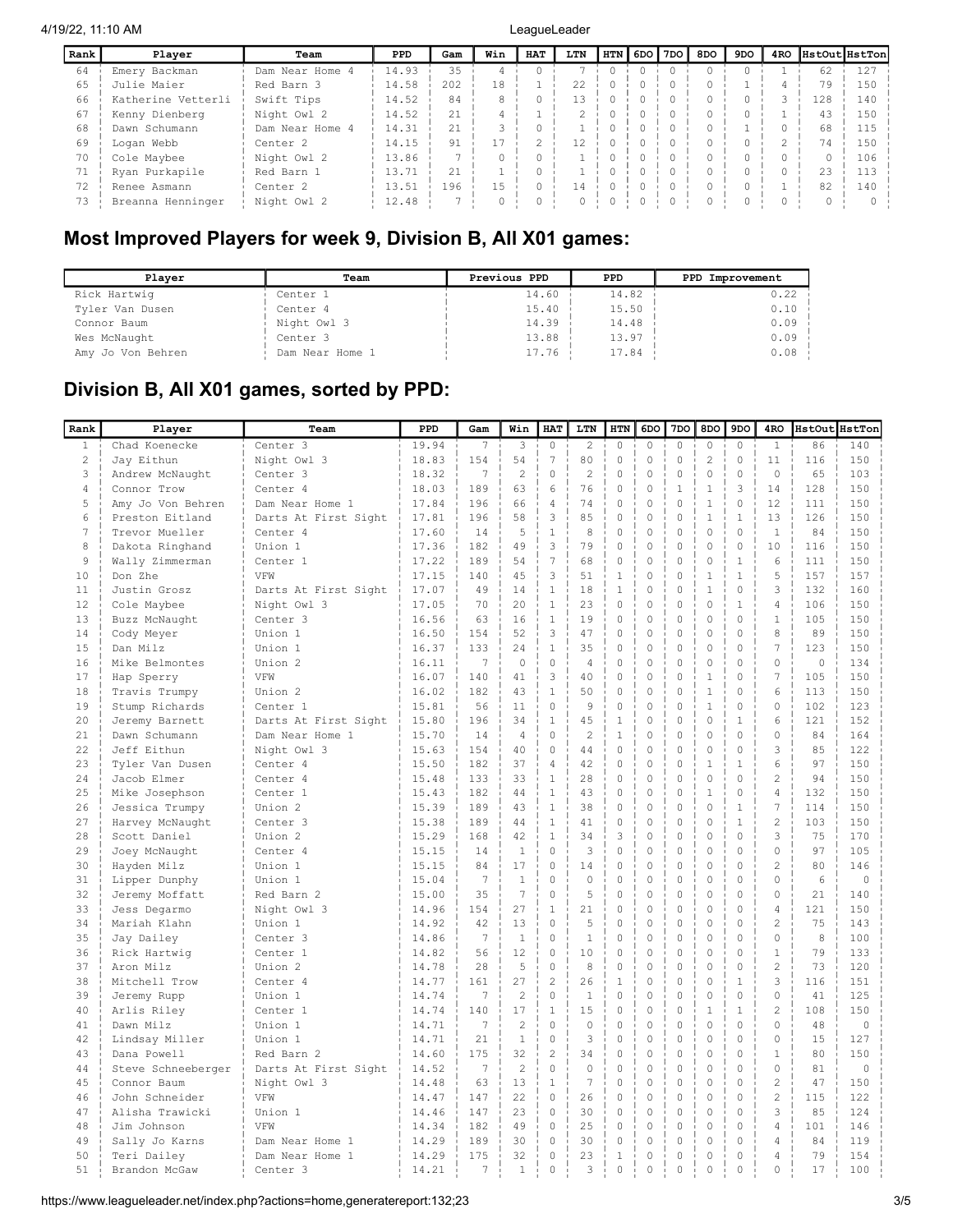4/19/22, 11:10 AM LeagueLeader

| Rank | Player          | Team                 | PPD   | Gam            | Win            | HAT           | LTN            | <b>HTN</b> | 6DO          | 7DO I  | 8DO      | 9DO       | 4RO            | HstOut HstTon |           |
|------|-----------------|----------------------|-------|----------------|----------------|---------------|----------------|------------|--------------|--------|----------|-----------|----------------|---------------|-----------|
| 52   | Ann Sellnow     | Dam Near Home 1      | 14.11 | 182            | 23             | $\cap$        | 19             | $\bigcap$  | $\Omega$     | $\cap$ | $\Omega$ | $\Omega$  | $\mathbf{1}$   | 58            | 120       |
| 53   | Robert Parr     | Night Owl 3          | 14.10 | 7              | $\mathbf{1}$   | $\bigcap$     | $\Omega$       | $\cap$     | 0            | 0      | $\Omega$ | $\bigcap$ | $\cap$         | 89            | $\cap$    |
| 54   | Ame Reed        | Center <sub>3</sub>  | 14.04 | 112            | 17             | $\mathbf{1}$  | 11             | $\Omega$   | <sup>0</sup> | ∩      | ∩        | $\cap$    | 5              | 68            | 150       |
| 55   | Heather Bowe    | Darts At First Sight | 14.03 | 189            | 2.4            | $\mathcal{L}$ | 30             | $\bigcap$  | <sup>0</sup> | ∩      | n        | $\cap$    | $\mathfrak{D}$ | 51            | 150       |
| 56   | Wes McNaught    | Center 3             | 13.97 | 84             | 14             | $\Omega$      | 15             | $\Omega$   | 0            | ∩      | n        | $\bigcap$ |                | 57            | 132       |
| 57   | Julie Walz      | Dam Near Home 1      | 13.94 | 2.1            | 4              | $\bigcap$     | $\overline{4}$ | $\Omega$   | <sup>0</sup> | 0      | $\Omega$ | $\bigcap$ | $\Omega$       | 54            | 111       |
| 58   | Julian Romack   | Night Owl 3          | 13.93 | 175            | 22.2           | $\Omega$      | 2.4            | $\Omega$   | <sup>0</sup> |        | $\Omega$ | $\bigcap$ |                | 74            | 137       |
| 59   | Leah Marshall   | Center <sub>3</sub>  | 13.77 | 112            | 14             | $\Omega$      | 14             | $\Omega$   | 0            | n      | n        | 0         |                | 68            | 116       |
| 60   | Jenny Boeck     | Darts At First Sight | 13.75 | 147            | 22.2           | $\Omega$      | 2.0            | $\Omega$   | 0            | 0      | $\Omega$ | $\Omega$  |                | 99            | 123       |
| 61   | Haley Wieman    | Red Barn 2           | 13.75 | $\overline{7}$ | $\Omega$       | $\Omega$      | $\Omega$       | $\Omega$   | 0            | 0.     | n        | 0         | $\cap$         | $\bigcap$     | $\bigcap$ |
| 62   | Tony Josephson  | Center <sub>1</sub>  | 13.73 | 161            | 21             | $\bigcap$     | 17             | $\Omega$   | 0            | 0.     | n        | 0         |                | 90            | 130       |
| 63   | Cheryl Walz     | Dam Near Home 1      | 13.67 | 7              | $\Omega$       | $\Omega$      | $\overline{1}$ | $\cap$     | <sup>0</sup> | n      | n        | 0         | 0              | $\bigcap$     | 121       |
| 64   | Alicia Daniel   | Union 2              | 13.64 | 154            | 21             | $\Omega$      | 2.0            | $\cap$     | <sup>0</sup> | 0      | $\Omega$ | $\bigcap$ | 3              | 60            | 134       |
| 6.5  | Greg Ardisson   | Night Owl 3          | 13.62 | 7              | $\overline{1}$ | $\Omega$      | $\Omega$       | $\Omega$   | <sup>0</sup> |        |          | $\bigcap$ | $\Omega$       | 65            | $\Omega$  |
| 66   | Brooke Trustem  | Red Barn 2           | 13.55 | 147            | 2.5            | $\Omega$      | 18             | $\Omega$   | <sup>0</sup> | ∩      | n        | 0         | $\mathfrak{D}$ | 110           | 126       |
| 67   | Ava Gard        | Red Barn 2           | 13.52 | 196            | 28             | $\mathbf{1}$  | 2.3            | $\Omega$   | 0            | ∩      | $\cap$   | $\Omega$  |                | 69            | 150       |
| 68   | Subhas Flannery | Center <sub>4</sub>  | 13.43 | 70             | 12.            | $\bigcap$     | 9              | $\Omega$   | 0            | ∩      | n        | 0         |                | 44            | 129       |
| 69   | Tierney Mace    | Center <sub>3</sub>  | 13.41 | 119            | 12             | $\bigcap$     | 16             | $\Omega$   | 0            |        | n        | 0         |                | 68            | 140       |
| 70   | Hayley Krause   | Red Barn 2           | 13.37 | 28             | $\overline{1}$ | $\Omega$      | 7              | $\Omega$   | 0            | n      | 0        | 0         | 0              | 1.3           | 113       |
| 71   | Alyssa Demrow   | Red Barn 2           | 13.18 | 175            | 29             | $\mathcal{L}$ | 27             | $\bigcap$  | 0            | 0      | $\Omega$ | $\bigcap$ | 5              | 72            | 150       |
| 72   | Tyler Morrison  | Center <sub>4</sub>  | 13.13 | 21             | $\mathbf{1}$   | $\Omega$      | $\overline{1}$ | $\bigcap$  | 0            | ∩      | $\Omega$ | $\bigcap$ | $\Omega$       | $\mathbf{1}$  | 109       |
| 73   | Lindsey Luda    | Union 2              | 13.02 | 49             | 6              | $\cap$        | $\Omega$       | $\Omega$   | <sup>0</sup> | ∩      | $\Omega$ | O.        |                | 71            | $\Omega$  |
| 74   | Shawn Lowry     | Center <sub>3</sub>  | 12.98 | 28             | 6              | $\Omega$      | $\mathcal{L}$  | $\Omega$   | 0            | Λ.     | $\Omega$ | $\bigcap$ |                | 75            | 117       |
| 75   | Vicki Zhe       | VFW                  | 12.67 | 175            | 11             | $\cap$        | 13             | $\Omega$   | 0            |        |          | 0         |                | 89            | 122       |
| 76   | Ashley Meyers   | Red Barn 2           | 12.63 | 21             | $\mathbf{1}$   | $\circ$       | 4              | $\Omega$   | 0            |        | n        | $\bigcap$ | 0              | 36            | 117       |
| 77   | Brandi Van      | Union 2              | 12.59 | 7              | 1              | $\Omega$      | $\Omega$       | $\Omega$   | $\Omega$     | 0.     | 0        | 0         | $\Omega$       | 1.3           | $\Omega$  |
| 78   | Alex McNaught   | Center <sub>3</sub>  | 12.51 | 42             | 5              | $\Omega$      | 4              | $\Omega$   | 0            |        | $\Omega$ | $\Omega$  | $\Omega$       | 76            | 111       |
| 79   | Riley Frion     | Center <sub>3</sub>  | 12.15 | 7              | <sup>0</sup>   | $\cap$        | 2              | 0          | 0            |        |          | 0         |                | $\bigcap$     | 115       |

## Division A, All X01 games, Week 9, sorted by PPD:

| Rank           | Player             | Team                | PPD   | Gam            | Win            | <b>HAT</b>     | LTN            | <b>HTN</b> | 6DO          | 7DO       | 8 <sub>D</sub> O | 9 <sub>D</sub> o | 4RO          | HstOut  HstTon |          |
|----------------|--------------------|---------------------|-------|----------------|----------------|----------------|----------------|------------|--------------|-----------|------------------|------------------|--------------|----------------|----------|
| $\mathbf{1}$   | Brad Schumann      | Dam Near Home 4     | 27.36 | $\overline{7}$ | 5              | $\mathbf{1}$   | 7              | $\Omega$   | $\Omega$     | $\Omega$  | $\mathbf{1}$     | $\mathbf{1}$     | $\Omega$     | 74             | 1.50     |
| $\mathfrak{D}$ | Mike Elmer         | Blue Devil Lanes    | 24.79 | 7              | $\mathbf{1}$   | $\mathfrak{D}$ | 8              | $\Omega$   | $\Omega$     | $\Omega$  | $\Omega$         | $\Omega$         | $\mathbf{1}$ | 47             | 150      |
| 3              | Todd McBroom       | Night Owl 1         | 24.37 | 7              | 3              | $\mathbf{1}$   | 6              | $\Omega$   | $\Omega$     | $\Omega$  | $\mathbf{1}$     | $\Omega$         | $\mathbf{1}$ | 70             | 150      |
| 4              | Joe Slye           | Petes Inn 1         | 23.89 | 7              | 4              | $\Omega$       | 6              | $\Omega$   | $\Omega$     | $\Omega$  | $\Omega$         | $\mathbf{1}$     | $\mathbf{1}$ | 105            | 116      |
| 5              | Dave Maier         | Red Barn 3          | 22.85 | 7              | $\overline{c}$ | 1              | 4              | 0          | 0            | 0         | 1                | 0                | 0            | 32             | 150      |
| 6              | Timmy Porter       | Dam Near Home 2     | 21.97 | 7              | 5              | $\Omega$       | 5              | $\Omega$   | $\Omega$     | $\Omega$  | $\mathbf{1}$     | $\Omega$         | $\mathbf{1}$ | 111            | 117      |
| 7              | Aaron Lucht        | Petes Inn 1         | 21.73 | 7              | 3              | $\mathbf{1}$   | 4              | $\Omega$   | $\Omega$     | $\Omega$  | $\Omega$         | $\Omega$         | $\mathbf{1}$ | 72             | 150      |
| 8              | Troy Teubert       | Night Owl 1         | 21.68 | 7              | $\overline{2}$ | $\Omega$       | $\mathbf{1}$   | $\Omega$   | $\Omega$     | $\bigcap$ | $\Omega$         | $\Omega$         | $\Omega$     | 36             | 108      |
| $\mathsf{Q}$   | Nick Larson        | Dam Near Home 2     | 21.52 | 7              | $\mathbf{1}$   | $\Omega$       | 5              | $\Omega$   | $\Omega$     | $\Omega$  | $\Omega$         | $\Omega$         | $\Omega$     | 1.5            | 115      |
| 10             | Sean Ready         | Red Barn 3          | 21.00 | 7              | $\overline{2}$ | $\mathbf{1}$   | 3              | 0          | 0            | $\Omega$  | $\Omega$         | $\Omega$         | 1            | 48             | 150      |
| 11             | Troy Hinkel        | Night Owl 2         | 19.89 | 7              | $\mathbf{1}$   | $\Omega$       | $\overline{c}$ | 0          | $\Omega$     | $\Omega$  | $\Omega$         | $\Omega$         | $\mathbf{1}$ | 44             | 118      |
| 12             | Bob Vredeveld      | Swift Tips          | 19.86 | 7              | 5              | $\Omega$       | 5              | $\Omega$   | $\Omega$     | $\Omega$  | $\Omega$         | $\Omega$         | $\Omega$     | 77             | 122      |
| 13             | Bill Karls         | Swift Tips          | 19.82 | 7              | $\overline{2}$ | $\Omega$       | 4              | $\Omega$   | $\Omega$     | $\Omega$  | $\Omega$         | $\Omega$         | $\Omega$     | 73             | 115      |
| 14             | Mike McCallum      | Red Barn 3          | 19.62 | 7              | $\overline{2}$ | $\Omega$       | 4              | $\Omega$   | $\Omega$     | $\Omega$  | $\Omega$         | $\Omega$         | $\mathbf{1}$ | 49             | 120      |
| 1.5            | Matt Matson        | Center <sub>2</sub> | 19.35 | 7              | $\mathbf{1}$   | $\Omega$       | 4              | $\Omega$   | $\mathbf{1}$ | $\Omega$  | $\Omega$         | $\Omega$         | $\Omega$     | 138            | 138      |
| 16             | John Schlimgen     | Night Owl 1         | 18.31 | 7              | $\mathbf{1}$   | $\Omega$       | $\mathfrak{D}$ | $\Omega$   | $\Omega$     | $\Omega$  | $\Omega$         | $\Omega$         | $\mathbf{1}$ | 106            | 108      |
| 17             | Chris Grau         | Dam Near Home 4     | 18.22 | 7              | $\overline{2}$ | $\Omega$       | $\overline{4}$ | 0          | $\mathbf 0$  | 0         | $\Omega$         | 0                | $\Omega$     | 48             | 120      |
| 18             | Andrew Elmer       | Blue Devil Lanes    | 17.95 | $\overline{7}$ | $\Omega$       | $\mathbf{1}$   | $\overline{c}$ | $\Omega$   | $\Omega$     | $\Omega$  | $\Omega$         | $\Omega$         | $\Omega$     | $\Omega$       | 150      |
| 19             | Matt Severance     | Dam Near Home 2     | 17.83 | 7              | $\Omega$       | 1              | 3              | $\Omega$   | $\Omega$     | $\Omega$  | $\Omega$         | $\Omega$         | $\Omega$     | $\Omega$       | 150      |
| 2.0            | Al Harris          | Night Owl 2         | 17.80 | 7              | $\overline{c}$ | $\Omega$       | $\overline{c}$ | $\Omega$   | $\Omega$     | $\Omega$  | $\Omega$         | $\Omega$         | $\mathbf{1}$ | 27             | 122      |
| 21             | Karl Trawicki      | Red Barn 1          | 17.71 | 7              | $\overline{c}$ | $\Omega$       | $\mathbf{1}$   | $\Omega$   | $\Omega$     | $\Omega$  | $\Omega$         | $\Omega$         | $\Omega$     | 44             | 117      |
| 2.2.           | Brandon Harder     | Petes Inn 1         | 17.47 | 7              | $\mathbf{1}$   | $\mathbf{1}$   | $\mathbf{1}$   | $\Omega$   | $\Omega$     | $\Omega$  | $\Omega$         | $\Omega$         | $\Omega$     | 29             | 150      |
| 23             | Kate Vredeveld     | Swift Tips          | 17.46 | 7              | $\mathbf{1}$   | $\Omega$       | 5              | $\Omega$   | $\Omega$     | $\Omega$  | $\Omega$         | $\Omega$         | $\mathbf{1}$ | 21             | 117      |
| 2.4            | Tom Mitchel        | Dam Near Home 4     | 17.42 | 7              | $\mathbf{1}$   | $\Omega$       | $\Omega$       | $\circ$    | $\mathbf 0$  | 0         | $\Omega$         | $\Omega$         | $\mathbf{1}$ | 59             | $\Omega$ |
| 2.5            | Eldon Anderson     | Night Owl 1         | 17.41 | 7              | $\Omega$       | $\Omega$       | $\overline{c}$ | $\Omega$   | $\Omega$     | $\Omega$  | $\Omega$         | $\Omega$         | $\Omega$     | $\Omega$       | 114      |
| 26             | Lance Hulbert      | Blue Devil Lanes    | 17.17 | 7              | 4              | $\Omega$       | 3              | $\Omega$   | $\Omega$     | $\Omega$  | $\Omega$         | 1                | $\Omega$     | 85             | 110      |
| 27             | Devin Blumer       | Center <sub>2</sub> | 16.39 | 7              | $\mathbf{1}$   | $\mathbf{1}$   | $\Omega$       | $\Omega$   | $\Omega$     | $\Omega$  | $\Omega$         | $\Omega$         | $\Omega$     | 19             | 150      |
| 2.8            | Jay Kirschbaum     | Dam Near Home 4     | 16.34 | $\overline{7}$ | $\overline{c}$ | $\Omega$       | $\Omega$       | $\bigcap$  | $\Omega$     | $\Omega$  | $\Omega$         | $\Omega$         | $\mathbf{1}$ | 84             | $\Omega$ |
| 29             | Katherine Vetterli | Swift Tips          | 16.23 | 7              | $\overline{2}$ | $\Omega$       | $\overline{c}$ | $\Omega$   | $\Omega$     | $\Omega$  | $\Omega$         | $\Omega$         | $\mathbf{1}$ | 128            | 128      |
| 30             | Ryon McCoy         | Red Barn 1          | 16.18 | 7              | $\Omega$       | $\Omega$       | $\Omega$       | $\Omega$   | $\Omega$     | $\Omega$  | $\Omega$         | $\Omega$         | $\Omega$     | $\circ$        | $\Omega$ |
| 31             | Julie Maier        | Red Barn 3          | 15.81 | 7              | $\overline{c}$ | $\Omega$       | $\Omega$       | $\Omega$   | $\Omega$     | $\Omega$  | $\Omega$         | $\Omega$         | 1            | 33             | $\Omega$ |
| 32             | Ryan Armstrong     | Night Owl 2         | 15.71 | 7              | $\overline{c}$ | $\Omega$       | $\mathbf{1}$   | $\Omega$   | $\Omega$     | $\Omega$  | $\Omega$         | 0                | $\Omega$     | 53             | 113      |
| 33             | Eric Goodspeed     | Petes Inn 1         | 15.60 | $\overline{7}$ | $\Omega$       | $\cap$         | $\mathbf{1}$   | $\Omega$   | $\Omega$     | $\Omega$  | $\Omega$         | $\Omega$         | $\Omega$     | $\Omega$       | 118      |
| 34             | Tim Porter         | Dam Near Home 2     | 15.22 | 7              | $\mathbf{1}$   | $\cap$         | $\mathbf{1}$   | $\Omega$   | $\Omega$     | $\Omega$  | $\Omega$         | $\Omega$         | $\Omega$     | 21             | 118      |
| 3.5            | Jesse Scott        | Night Owl 2         | 14.29 | 7              | $\Omega$       | $\Omega$       | $\mathbf{1}$   | $\Omega$   | $\Omega$     | $\Omega$  | $\Omega$         | $\Omega$         | $\Omega$     | $\Omega$       | 109      |
| 36             | Travis Trawicki    | Red Barn 1          | 13.58 | 7              | $\mathbf{1}$   | $\Omega$       | $\Omega$       | $\Omega$   | $\Omega$     | $\Omega$  | $\Omega$         | $\Omega$         | $\Omega$     | 6              | $\Omega$ |
| 37             | Renee Asmann       | Center <sub>2</sub> | 13.54 | 7              | $\mathbf{1}$   | $\Omega$       | $\mathbf 0$    | $\circ$    | 0            | $\Omega$  | $\Omega$         | $\Omega$         | $\Omega$     | 26             | $\Omega$ |
| 38             | Ryan Purkapile     | Red Barn 1          | 13.26 | 7              | $\Omega$       | $\Omega$       | $\mathbf 0$    | $\Omega$   | $\Omega$     | $\Omega$  | $\Omega$         | $\Omega$         | 0            | $\Omega$       | $\Omega$ |
| 39             | Kent Myhre         | Blue Devil Lanes    | 13.10 | 7              | $\Omega$       | $\cap$         | $\Omega$       | $\cap$     | $\Omega$     | $\Omega$  | $\Omega$         | $\Omega$         | $\Omega$     | $\Omega$       |          |
| 40             | Logan Webb         | Center <sub>2</sub> | 11.97 | 7              | $\Omega$       | $\cap$         | $\Omega$       | $\Omega$   | $\Omega$     | $\Omega$  | $\Omega$         | $\Omega$         | O            | $\Omega$       |          |

## Division B, All X01 games, Week 9, sorted by PPD: